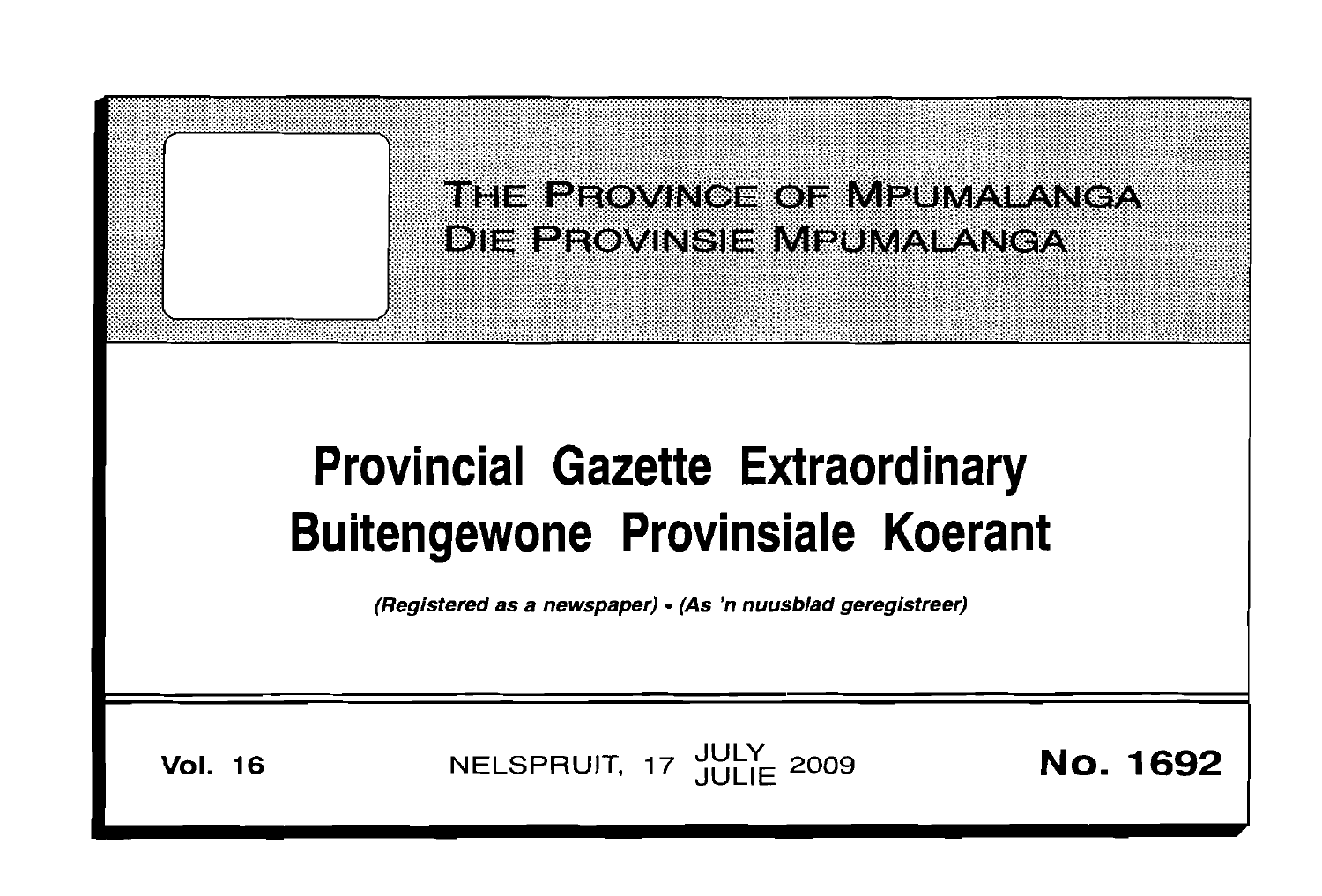|     | <b>CONTENTS · INHOUD</b>                                                                                        |             |                |
|-----|-----------------------------------------------------------------------------------------------------------------|-------------|----------------|
| No. |                                                                                                                 | Page<br>No. | Gazette<br>No. |
|     | <b>LOCAL AUTHORITY NOTICE</b>                                                                                   |             |                |
| 166 | Local Government: Municipal Property Rates Act (6/2004): Albert Luthuli Municipality: Public notice calling for |             | 1692           |